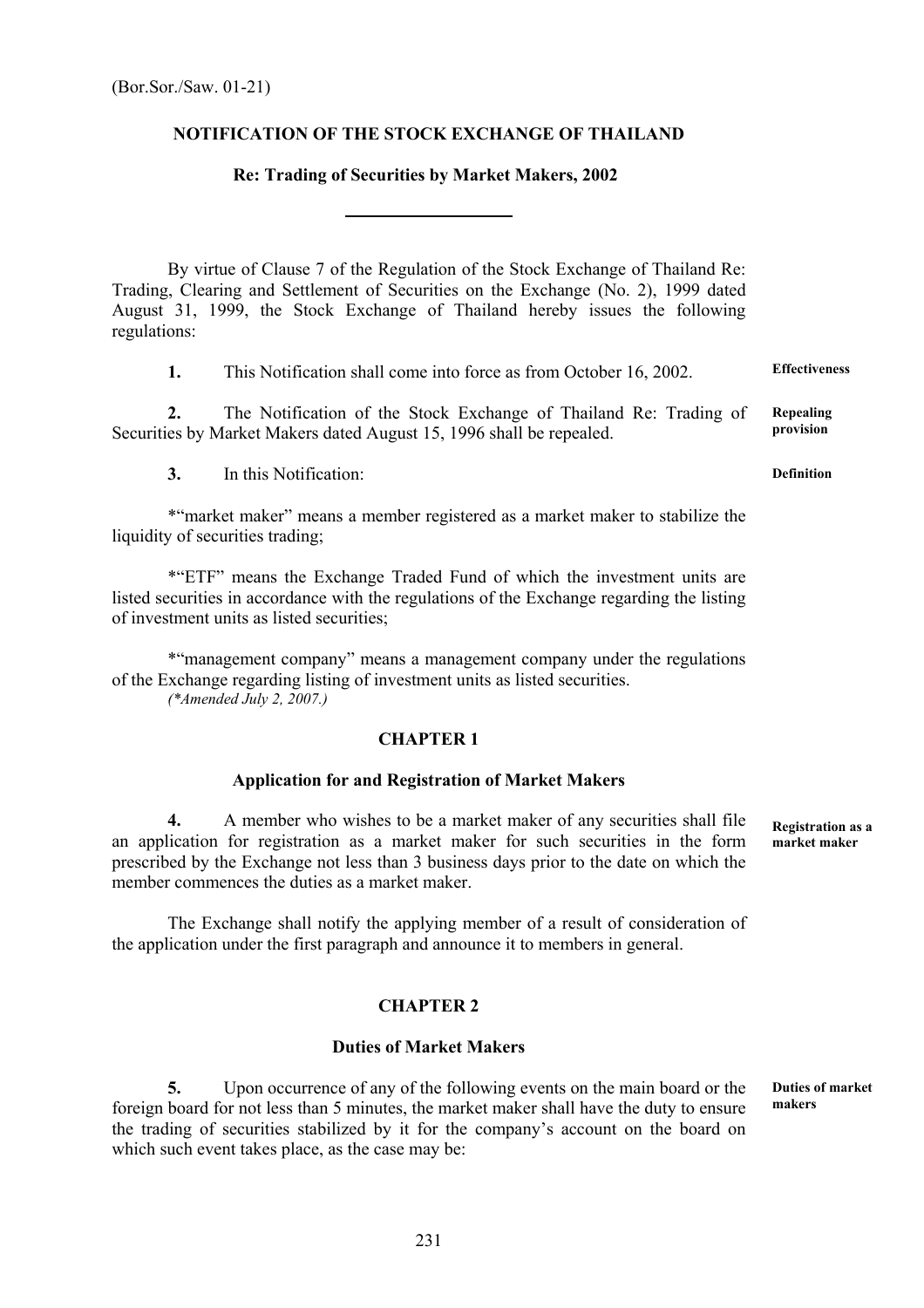(1) There are not less than 10 different spreads between the highest bid prices and the lowest offer prices;

- (2) There are only the bid prices or the offer prices; or
- (3) There are neither the bid price nor the offer price.

To ensure the trading of securities under the first paragraph, the market maker shall carry out the trading in accordance with the following methods and should make the bids or offers in the amount as designated by the Exchange:

 (1) To make the bids or offers so that there shall be less than 10 different spreads between the highest bid prices and the lowest offer prices on the board within 5 minutes from the occurrence of event under the first paragraph, and not to cancel those bids or offers within 5 minutes from the time they are recorded into the trading system.

 (2) To make each bid or offer which consists of not less than 5 board lots.

 **\*5/1.** In the case of a market maker of the ETF investment units, such market maker shall perform its duties under clauses 5/2 and 5/3 instead, and are not obliged to perform the duties under clause 5 and clause 6.

*(\*Amended July 2, 2007.)* 

 **\*5/2.** Upon occurrence of any of the following events on the main board during the daily business hours for not less than 5 minutes, except during the period before the closure of the second trading session, the market maker shall have the duty to ensure the trading of the ETF investment units is stabilized by it for the company's account as follows:

(1) there are different spreads between the highest bid prices and lowest offer prices as prescribed by the management company with the approval of the Exchange; or

(2) there are only the bid prices or the offer prices; or

(3) there are neither the bid prices nor the offer prices.

To ensure the trading of the ETF investment units under the first paragraph, the market maker shall carry out the trading in accordance with the following procedures:

(1) To make the bids or offers so that the number of different spreads between the highest bid prices and the lowest offer prices on the board is less than that under (1) of the first paragraph within 5 minutes from the occurrence of an event under the first paragraph, and not to cancel those bids or offers within 3 minutes from the time they are recorded into the trading system.

(2) To make each bid or offer which consists of not less than 5 board lots.

**Performance of duties by a market maker of the ETF investment units**

**Duties of a market maker of the ETF.**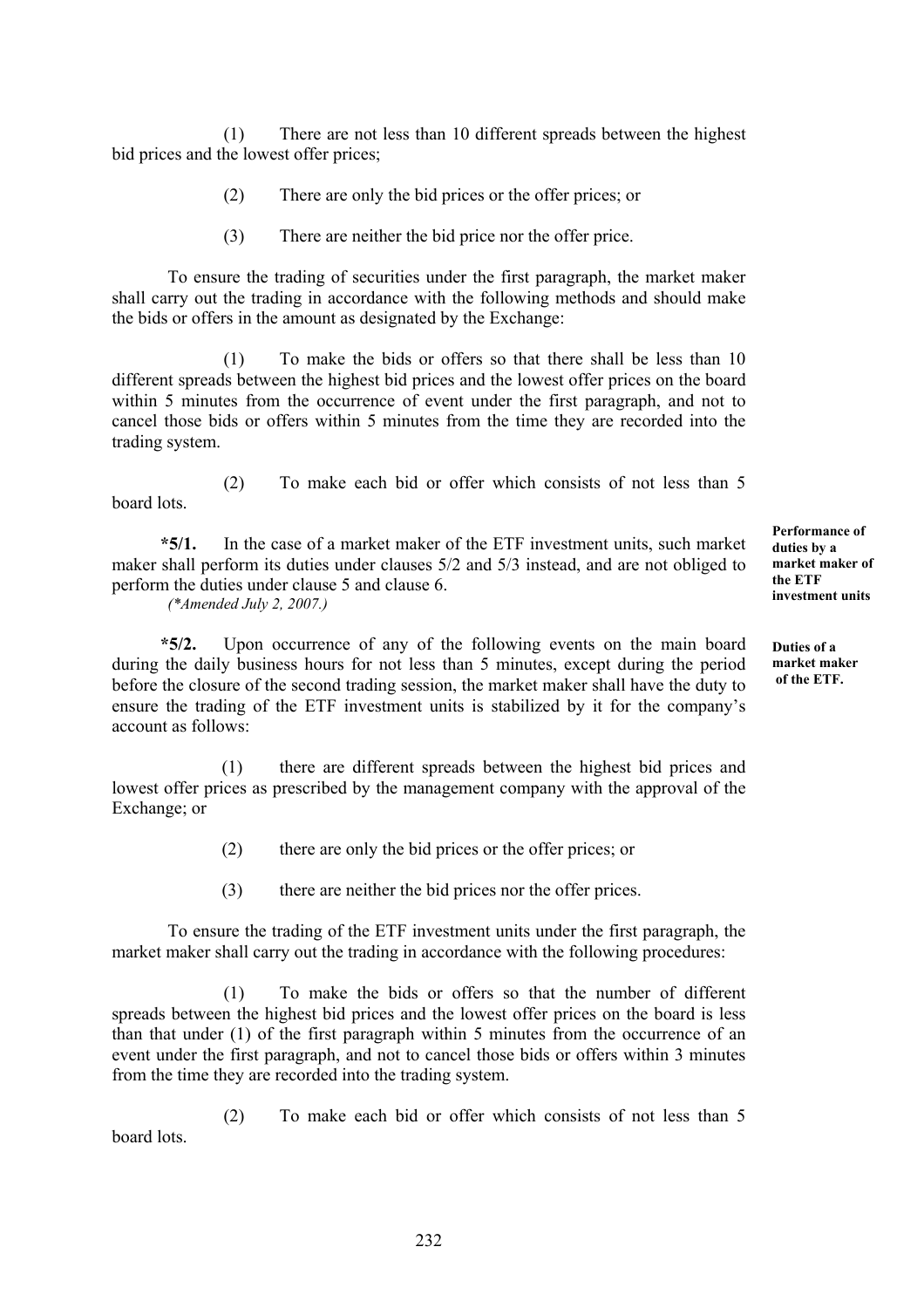(3) To indicate the Designated Trader ID when recording a bid or

offer.

The Exchange will evaluate the performance of duty with regard to ensuring the trading of investment units under the second paragraph in accordance with the criteria prescribed by the Exchange.

*(\*Amended July 2, 2007.)* 

 **\*5/3.** The duties of a market maker of the ETF investment units shall include the following:

(1) To specify the names of securities stabilized by it in an analysis of securities prepared for customers.

(2) To post an announcement at a public place in its office that it is a market maker for such securities.

*(\*Amended July 2, 2007.)* 

 **\*5/4.** A market maker of the ETF investment units may use program trading software only after it has been permitted by the Exchange, and must comply with the regulations of the Exchange regarding program trading software approved by the Exchange.

*(\*Amended July 2, 2007.)* 

**6.** The duties of a market maker shall include the following duties:

 (1) Not to trade the securities stabilized by it for the company's account during the following periods:

 (a) In case of an initial public offering of shares, such nontrading period shall start from the date of commencement of trading of such shares on the Exchange until the date on which the procurer of over-allotted shares can fully procure the over-allotted shares which it has the duty to deliver or return in case of an over-allotment of shares.

 (b) In case of a public offering of securities, such nontrading period shall start from the 5th day before the date of designation of the offer price of such securities until the date of closure of the offering in general cases or until the date on which the procurer of over-allotted shares can fully procure the over-allotted shares which it has the duty to delivery or return in case of an over-allotment of shares.

 (2) To specify the names of securities stabilized by it in an analysis of securities prepared for customers.

 (3) To post an announcement at a public place in its office that it is a market maker for such securities.

 \***7.** A market maker shall be exempted from its duties under the second paragraph of clause 5 and the second paragraph of clause 5/2 with respect to the securities stabilized by it in the following cases:

 (1) Such securities are subject to temporary suspension of trading by the posting of a H sign or SP sign on the board.

**Other duties of market maker** 

**Use of program trading software**

**Other duties of a market maker**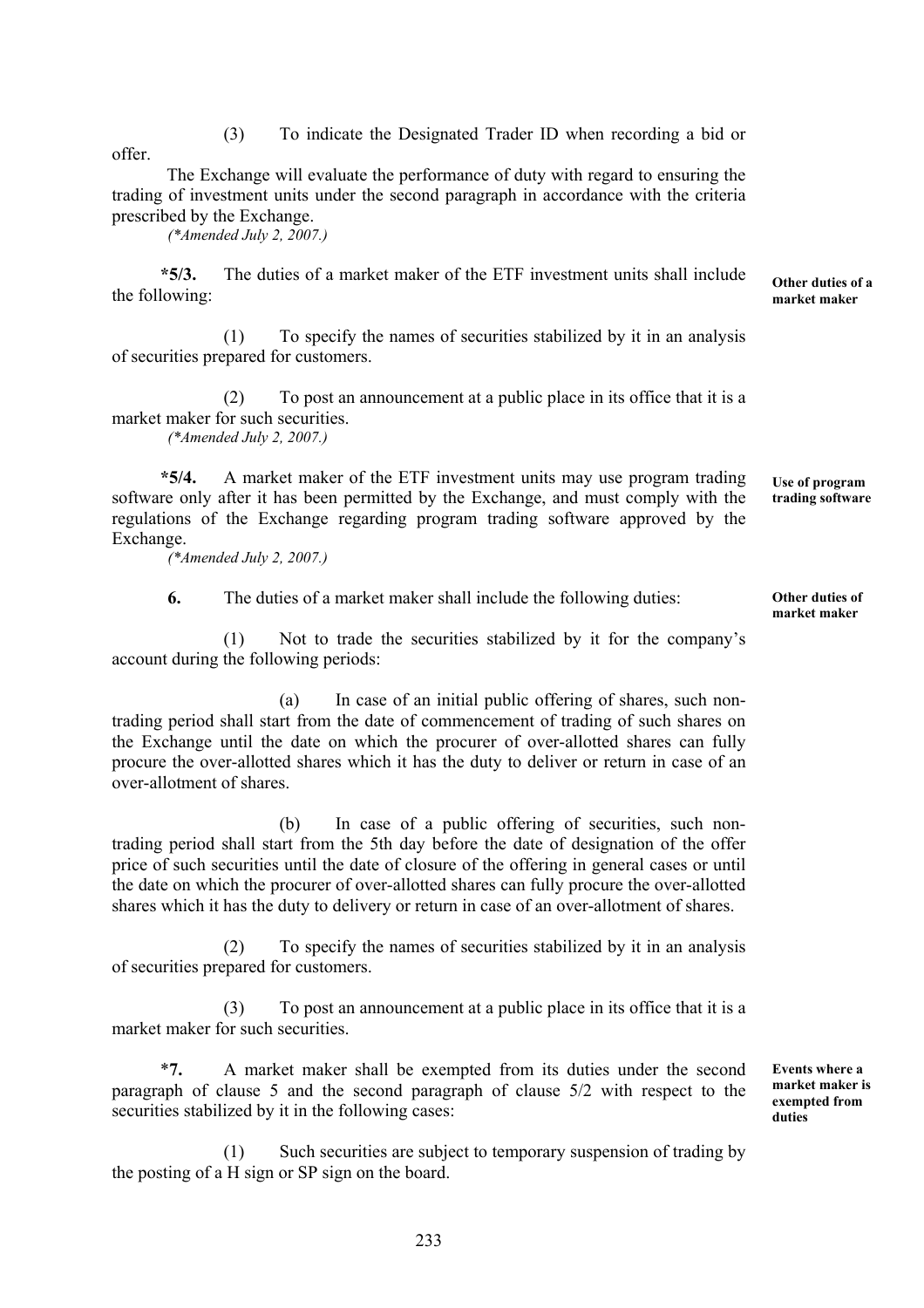(2) Such securities cannot be normally traded in the event of the Exchange's order for temporary suspension of their trading.

 (3) Others as the Exchange may deem appropriate. *(\*Amended July 2, 2007.)* 

## **CHAPTER 3**

#### **Punishment and Cancellation of Registration**

**8.** In case that any market maker violates or fails to discharge its duties under this Notification, other than the Exchange's consideration to punish such market maker according to the Regulations of the Exchange Re: Membership Rules, the Exchange shall have power to punish the market maker as follows: **Punishment** 

maker.

(1) To temporarily prohibit the member from acting as a market

(2) To cancel the member's registration as a market maker.

**9.** In case that any market maker wishes to cancel its registration as a market maker, such market maker shall submit an application for cancellation of its registration to the Exchange not less than 3 business days prior to the date of its cessation of the performance of duties as a market maker. **Request for** 

\* In the case that a market maker of the ETF investment units wishes to cancel its registration as a market maker, such market maker shall submit an application for cancellation of its registration to the Exchange not les than 30 days prior to the date of its cessation of duties as a market maker.

*(\*Amended July 2, 2007.)* 

**10.** In addition to the cancellation of registration as a market maker under Clause 8(2) and Clause 9, the Exchange shall cancel the registration of a market maker as from the date of occurrence of any of the following events:

(1) The membership of the market maker is terminated.

(2) The securities stabilized by the market maker are delisted.

**11.** In case of cancellation of registration of any member as a market maker under Clause 8(2) or Clause 9, the Exchange shall notify the cancellation of registration to such member and announce it to members in general.

Notified on this 10th day of October 2002.

(Signed) Kittirat Na Ranong

 (Mr. Kittirat Na Ranong) President

**cancellation of registration as a market maker** 

**Cancellation of registration as a market maker**

**Cancellation of registration as a market maker** 

**Notification of cancellation of registration as a market maker**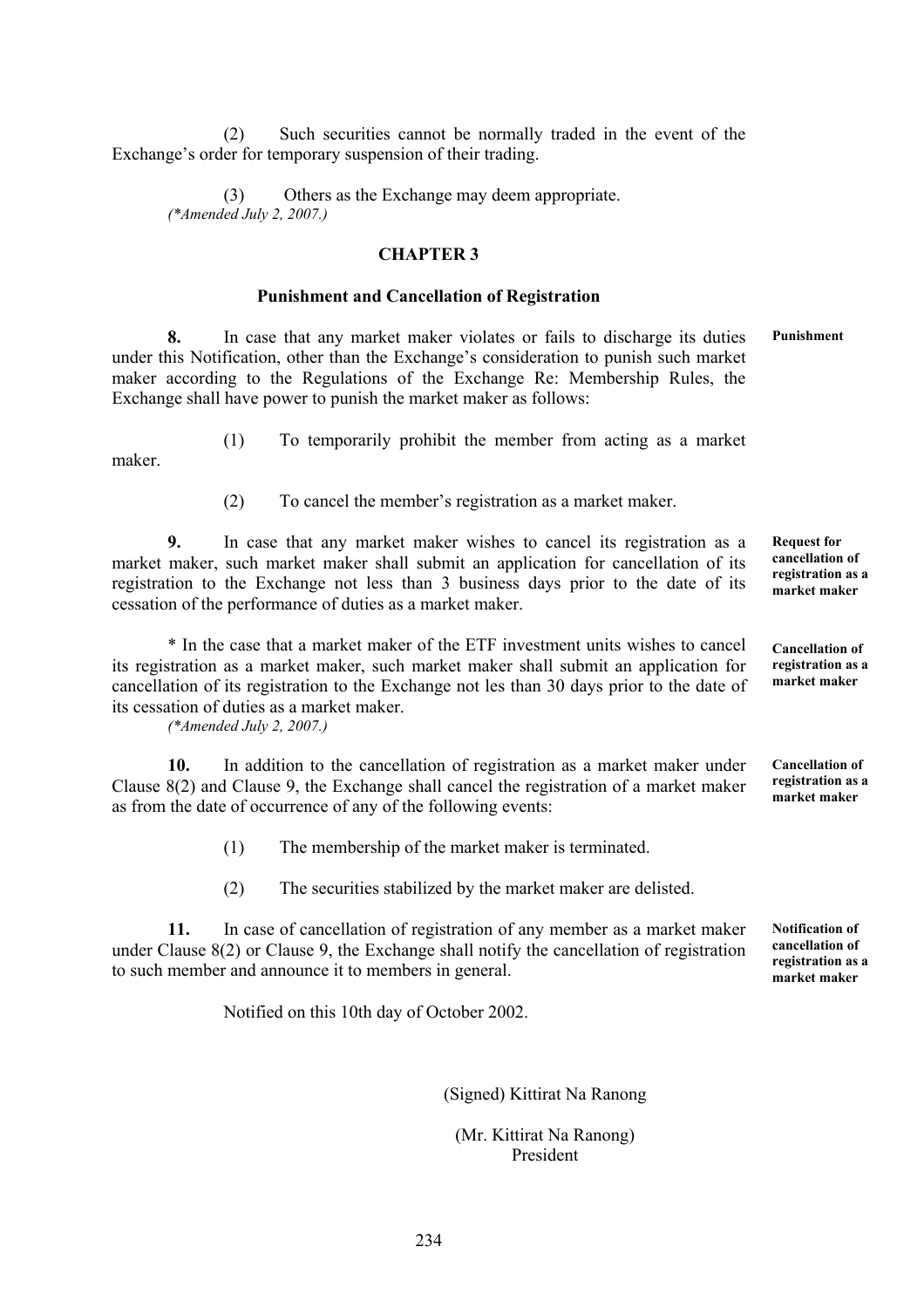### **Application for Registration as a Market Maker**

**Date** Date

To: President The Stock Exchange of Thailand

We, Co., Ltd., membership no. , wish to apply for registration as a market maker of the Stock Exchange of Thailand to stabilize the liquidity of securities listed below:

| $1_{-}$ | Name of securities: |  |
|---------|---------------------|--|
|         |                     |  |
|         | Name of securities: |  |
| 3.      | Name of securities: |  |
|         |                     |  |

 We hereby certify that in performing services as a market maker, we agree to strictly comply with the rules, regulations and notifications prescribed by the Stock Exchange of Thailand in all respects.

Signature **Authorized** person  $($ 

Company's seal affixed

ı

Signature **Authorized person**  $($ 

Note: If the articles of association of the company stipulate that the juristic acts made by the company must be executed by two or more authorized directors, the authorized directors in such number must jointly sign their names and the company's seal must be affixed.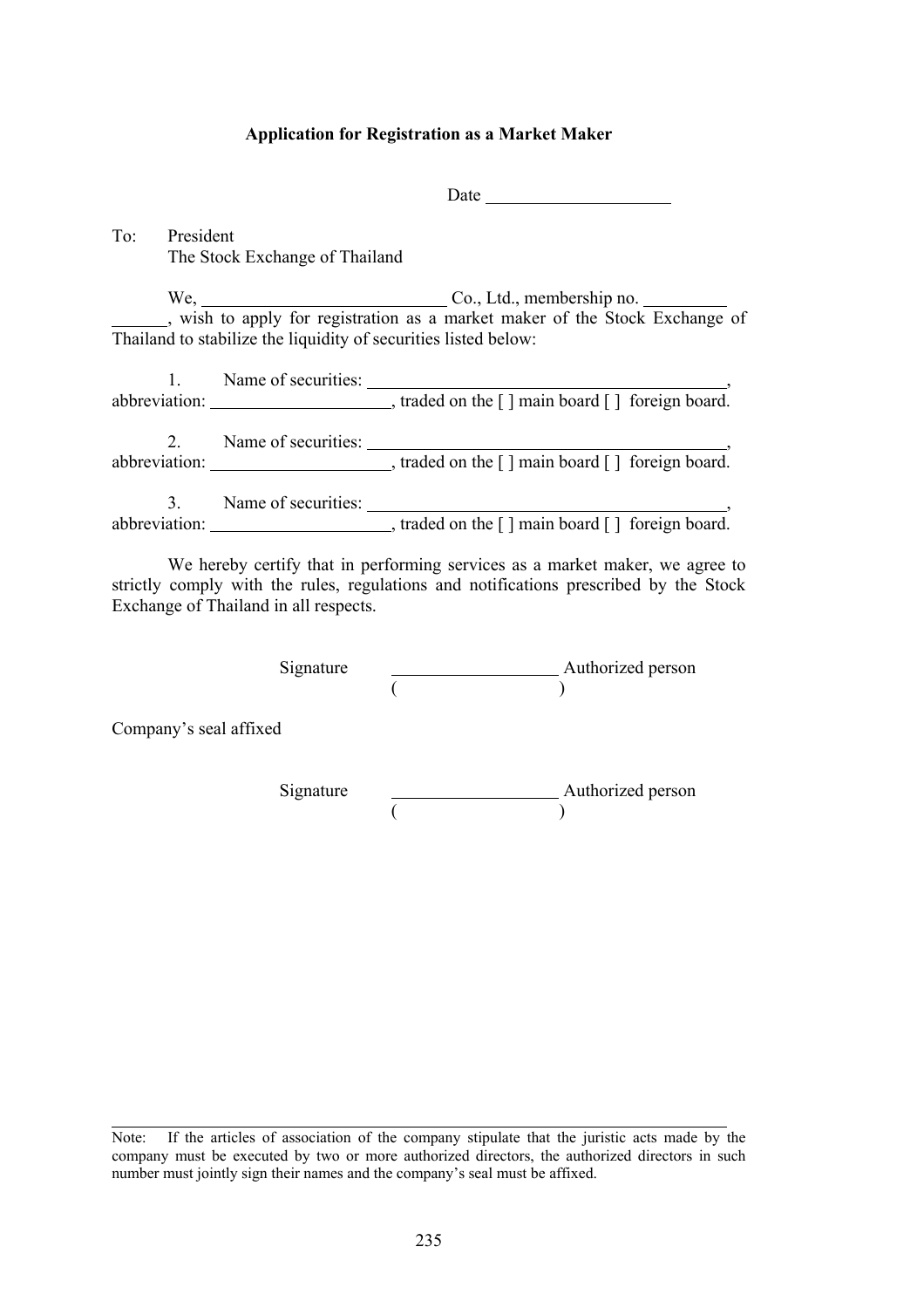# **Member Data Form for Registration as a Market Maker**

# **1. Maintenance of net liquid capital on the last days during the previous 6 month period:**

| Particulars                        | <u>Ist</u> | 2nd   | $rac{3rd}{2}$ | <u>4th</u> | <u>5th</u> | <u>6th</u> |
|------------------------------------|------------|-------|---------------|------------|------------|------------|
|                                    | Month      | Month | Month         | Month      | Month      | Month      |
| Net liquid capital                 |            |       |               |            |            |            |
| Total liabilities                  |            |       |               |            |            |            |
| Rate of net liquid capital $(\% )$ |            |       |               |            |            |            |

### **2. Amount of money or investment fund fixed for acting as a market maker:**

Securities: at an approximate amount of million bath.

#### **3. Data of responsible department:**

| Name of responsible department |          |  |
|--------------------------------|----------|--|
| Name of chief of department    | Position |  |
| Telephone No.                  |          |  |
| Facsimile No.                  |          |  |
| Number of officers             |          |  |

 List of authorized officers to perform services relating to duties of market maker:

| Name of authorized officer              |                                     |
|-----------------------------------------|-------------------------------------|
| authorized officer's identification no. | in charge of                        |
| stabilizing the liquidity of securities | traded on the $\lceil \cdot \rceil$ |
| main board [] foreign board.            |                                     |

- 2. Name of authorized officer authorized officer's identification no. \_\_\_\_\_\_\_\_\_\_\_\_\_\_, in charge of stabilizing the liquidity of securities \_\_\_\_\_\_\_\_\_\_\_\_\_\_traded on the [ ] main board [ ] foreign board.
- 3. Name of authorized officer , authorized officer's identification no. \_\_\_\_\_\_\_\_\_\_\_\_\_\_, in charge of stabilizing the liquidity of securities traded on the [ ] main board [ ] foreign board.

# **4. Availability of the analysis of securities stabilized by the member acting as a market maker or related securities:**

[ ] Yes [ ] No

If any, please attach the latest analysis report.